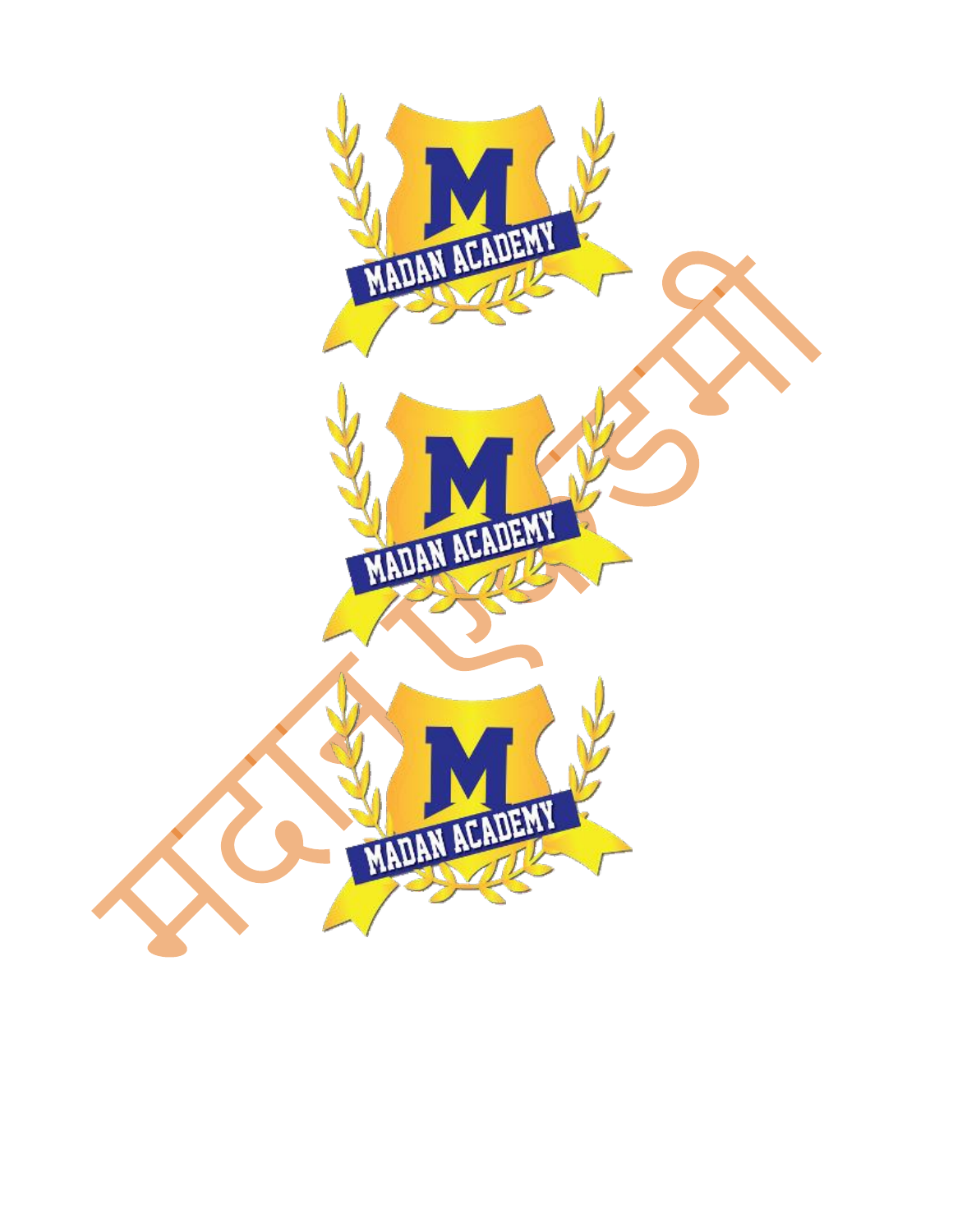<https://madanacademy.com/>

#### **SYSTEMATIC POSITION ::**

| Kingdom     |                | Plantae          |
|-------------|----------------|------------------|
| Sub kingdom |                | Embryophyta      |
| Division    |                | <b>Bryophyta</b> |
| Class       | :              | Hepaticopsida    |
| Order       | :              | Marchantiales    |
| Family      | $\ddot{\cdot}$ | Ricciaceae       |
| Genus       |                | Riccia           |

#### **HABIT AND HABITAT ::**

- **Riccia** was discovered by **F.F. Ricci**.
- Species of R iccia are generally found in moist land.
- The common Indian species are as follows :
	- i. **Riccia discolor/R.himalayensis**
	- ii. **R. glauca**
	- iii. **R. pathankotensis**
	- iv. **R. robusta**
	- v. **R. crystallina**
- **F** Riccia discolor found in Rajasthan.
- Some species of Riccia are **aquatic**.
- Such as **Riccia fluitans, R.abuensis, R.riella etc**.

### **STRUCTURE ::**

- The main plant of Riccia is **gametophyte** in the form of thallus.
- It is green, flat, dorsiventral and **dichotomously**  branched. It grows **prostrate** on the soil.
- At the growing point of thallus a notch is present, at the apical end. It is known as **Apical notch**.
- $\bullet$  At the base of apical notch a apical cell is present. It is **pyramidal** shape. The thallus grows by the activity of this apical cell.



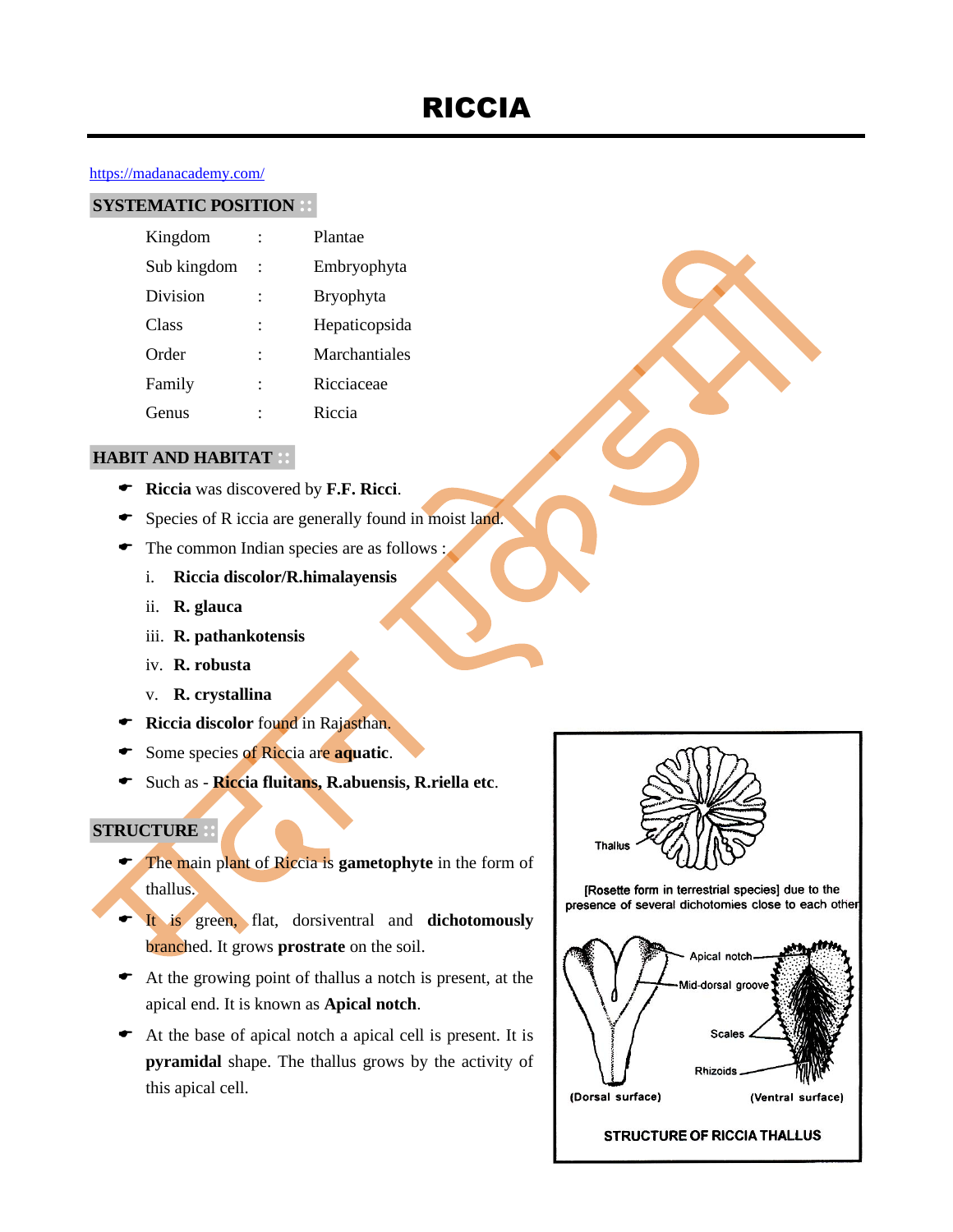- $\bullet$  Each lobe of the thallus is thick in the middle and thin at their margins.
- On the **upper (dorsal) surface** of each lobe vein is present in the middle which extends from anterior to posterior. It is known as **longitudinal median vein**.
- A long groove is present in the rgion of median vein, is called **Median groove.**
- In this groove, sex organs are developed in **acropetal order** (New at apical notch old away from it) on the dorsal surface of thallus.

**Note :** The dorsal surface of the **Marchantia** thallus (Liver shaped) bears **gemma cups** along the mid rib.

#### **(a) Rhizoid :**

#### <https://madanacademy.com/>

- Rhizoids are found in the mid rib region on the **ventral/Adaxial** surface of the Riccia thallus. (In scattered form)
- Rhizoids are **unicellular**, **unbranched**, **colourless** and **tubular**.

Two type of rhizoids are found in Riccia

- **1. Smooth walled :**
- Outer and inner walls of rhizoids are smooth & straight.
- **2. Tuberculated :**
- Peg like ingrowths are present on the surface of inner wall.



Tuberculated rhizoid

- **Note :** Smooth walled & tuberculated rthizoids are also found in **Marchantia** & **Plagiochasma**.
- **Rhizoids are absent** in the aquatic species of Riccia. Such as **R.fluitans**.

 **Function :** The main function of the rhizoids are is **to fix the plant** with the substratum and it **absorbs** some amount of water and minerals.

• The whole ventral surface also absorbs water and minerals.

#### **(b) Scales :**

- Triangular, **multicellular** and **violet colour scales** are present on the margin of **ventral surface** of thallus.
- **Violet (Purple)** colour of the scales is due to presence of **anthocyanin** pigment in their **cell sap**.
- They are **ligulate**. The scales are single celled thick. **Maximum scales are found in apical notch**.
- Scales are absent or less developed in aquatic species of **Riccia.**
- Plant growing moist terrestrial habitats usually have small and ephemeral scales, whereas those of **dry habitats** have **large** and **persistent Scales**.

**Note :** In **Marchantia** scales are **appendiculate** & **ligulate**.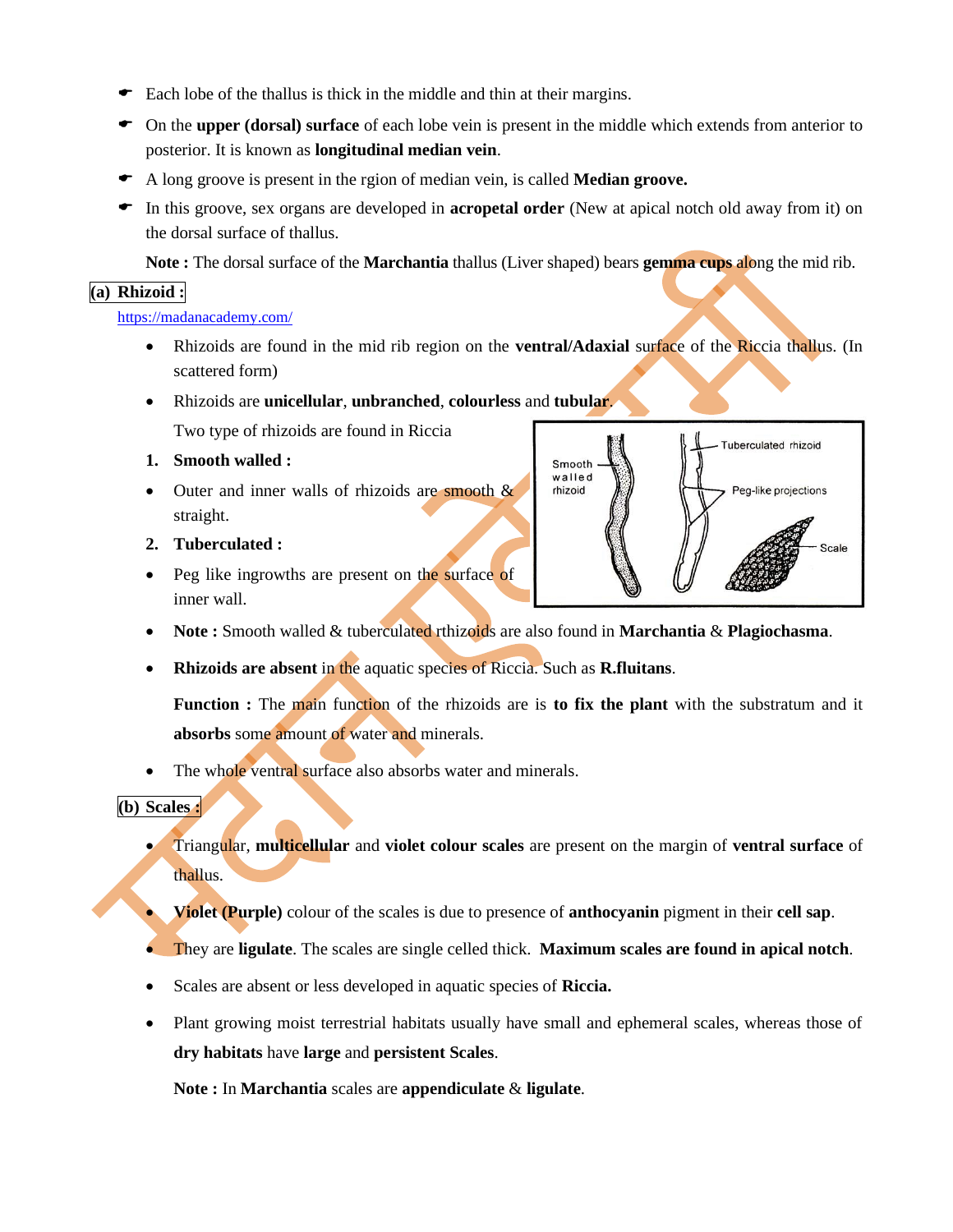• In Riccia the half scales are found at margin of the thallus. **Complete scales are found in the apical notch**.

#### **Function :**

- (1) The main function of the scales is the **protection of growing points**.
- (2) Some amount of water also absorbed through the scales.
- Scales are formed by the activity of the apical cell and arranged in a single row, but as the thallus grows and widen, each scale splits into two halves along the median line, so that **two rows of scales** are seen, one row near each margin of the thallus.

#### **INTERNAL STRUCTURE ::**

#### <https://madanacademy.com/>

- Interally, the thallus is divided into **two** distinct zones or regions.
	- (i) Upper or dorsal : **Photosynthetic** or **assimilatory region.**
	- (ii) Lower or Ventral **: - Storage region**.
- **(i) Assimilatory Region or Photosynthetic region** :
	- The cells of this region are **loosely** arranged and **parenchymatous**.
	- Chloroplasts **(Discoid type)** are found in the cells of this region. So this region is able to carry the process of photosynthesis. Therefore it is known as **photosynthetic region**.



- The chlorophyllous cells are arranged in **vertical rows**.
- A narrow, deep space is found in between the vertical rows, called **air spac**e or **air canal**.
- Upper cell of each vertical row is **colourless**, larger in size & differentiated to form upper epidermis.
- Air canal opens at upper epidermis through the **pore** called **air pore**.
- Air canals are **schizogenous** in origin. It means it is formed by the **separation of cells.**
- The presence of air canal or air chamber is the ancestral feature. They shows **aquatic ancestral** Character.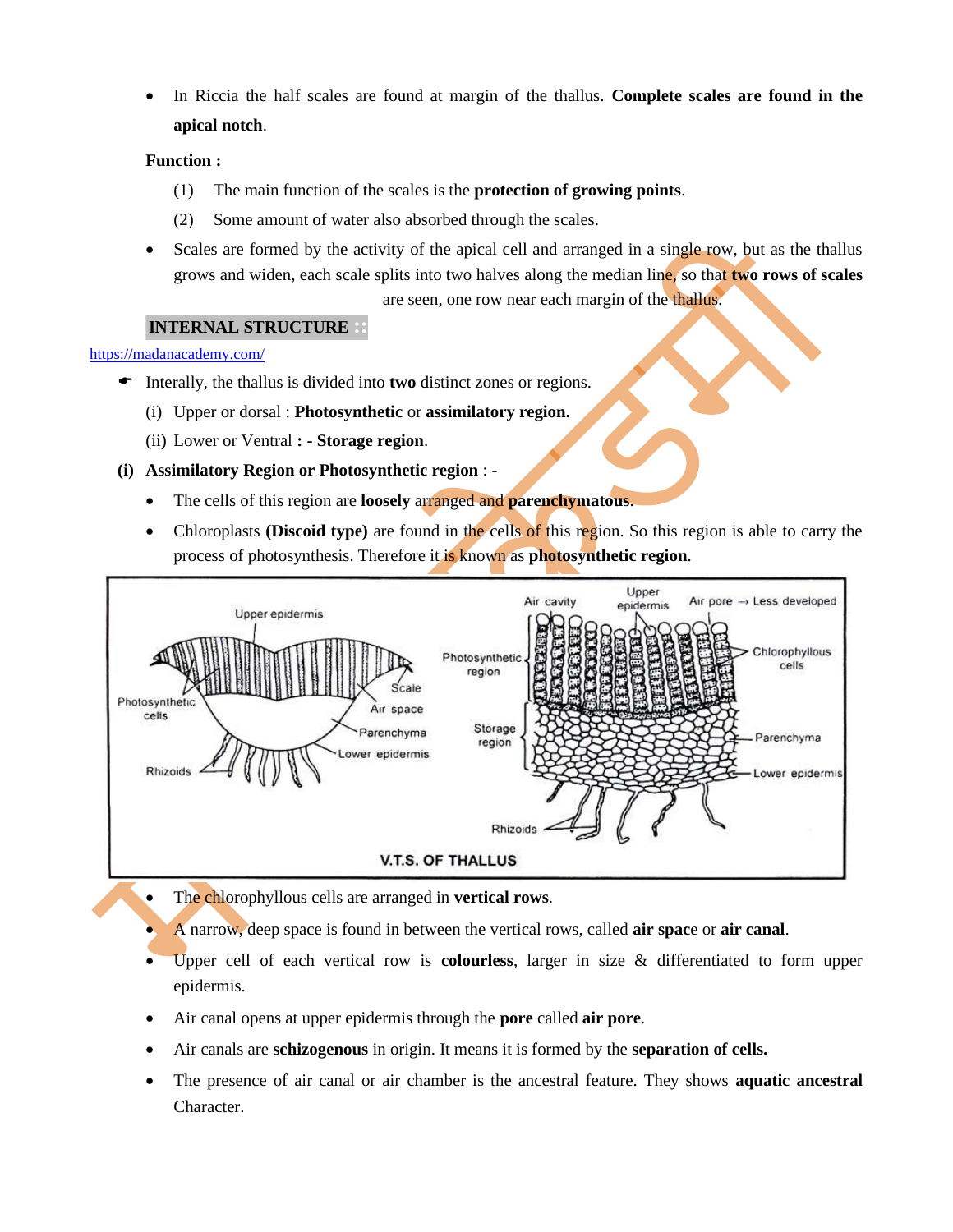• Food material synthesize in this region through the photosynthesis.

#### **(ii) Storage Region : -**

- The cells of this region are **colourless, compact, parenchymatous** and without intercellular spaces.
- The **starch** is stored by the cells of this region as food.
- The lower most layer of cells are arranged systematically to form a **lower epidermis.**

#### **REPRODUCTION ::**

#### <https://madanacademy.com/>

- $\bullet$  It reproduces by two different ways.
	- (i) Vegetative Reproduction (ii) Sexual Reproduction

#### **VEGETATIVE REPRODUCTION ::**

 It is responsible for the **gregarious** (Growing close together but not matted) habit of the plant. It takes place by following methods:

#### **(a) By progressive death and decay of older parts of thallus.**

- It is normal method of vegetative reproduction. It takes place in **favourable** growth season (period).
- The older part of the plant body gradually becomes aged, die and ultimately decay.
- When this process of decay reaches up to **dichotomous point**, two branches get separated and each branch form a new thallus through the apical growth.

#### **(b) By Rhizoidal tips.**

- **(c) By Adventitious branches.**
- **(d) By tuber formation.**
	- In many species like *R.discolor, R.perennis* growing in dry habitat.
	- When the **dry season starts,** the apical cell divide to form a **multicellular mass** of cells on the apex of each branch. This mass of cells of the lobes becomes thick due to **storage of food** material and develop a thick protective layer around it after degeneration of marginal cells. This thick structure is known as **tuber.**

• The **tubers** remains **dormant** in **dry season.** On the returns of favourable condition or moist season, each tuber resumes growth and give rise to new thallus. Tubers shows **"perennation".**

#### **(e) By persistent apices/ By death of thallus in drought condition except growing region.**

- This method found in region having prolonged dry season as in **Punjab** and **Rajasthan**. eg., *R.discolor.*
- In the beginning of dry season entire body of the thallus becomes dry **except the apices.**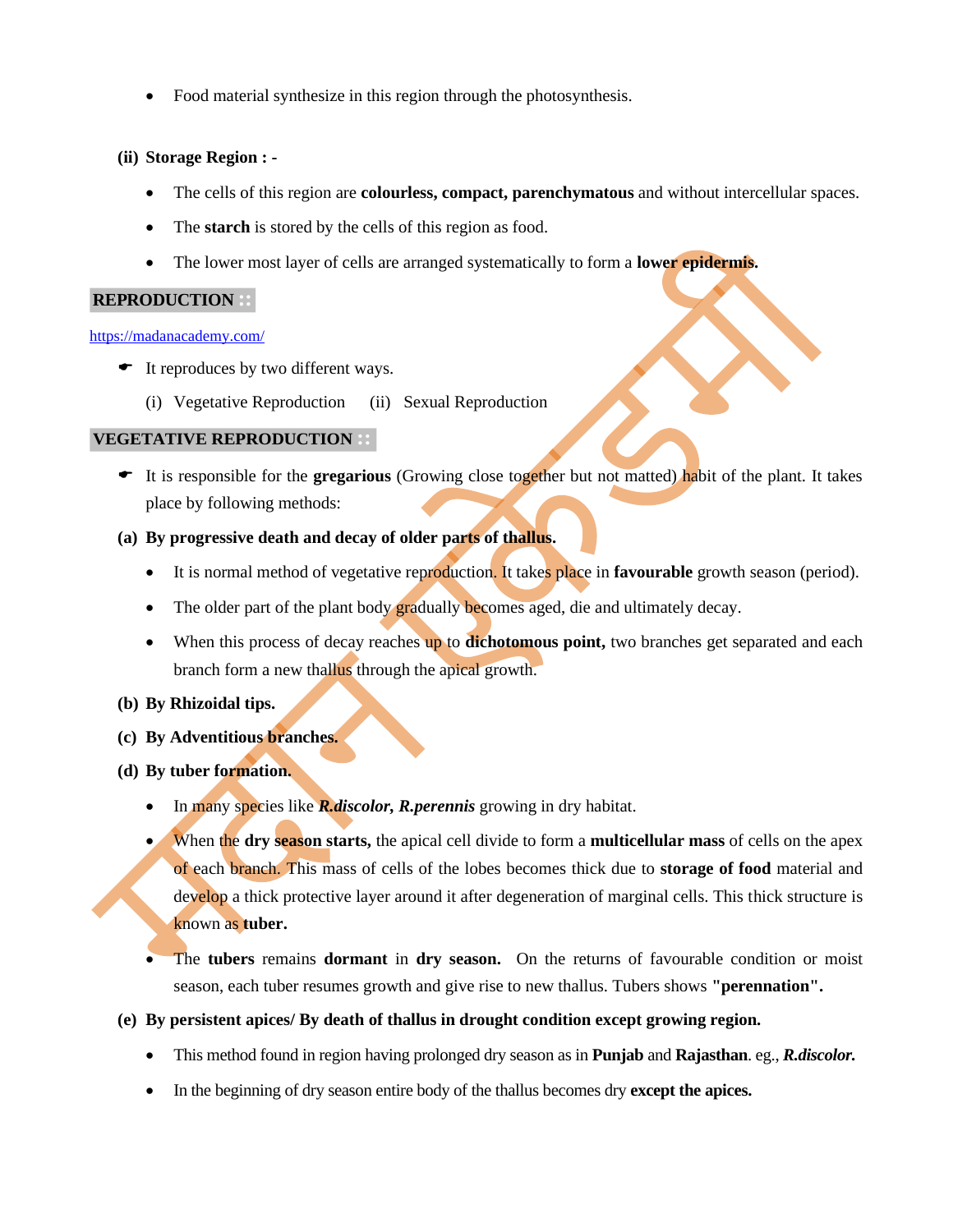- The apices very often grow down into the soil and becomes thick due to the **storage of food** material.
- On the advent of favourable condition. (ie., rainy season) all the apices grow and form a new plant.

#### **SEXUAL REPRODUCTION ::**

#### <https://madanacademy.com/>

- The main plant of **Riccia** is gametophyte. It reproduces by **gamete formation.**
- It is oogamous type.
- Male sex organ called as **antheridium** and female sex organ called as **archegonium.**
- The sex organs of Riccia are borne on **dorsal surface** of the thallus in the median groove.
- The sex organs are develop singly, usually deeply in the tissues in **acropetal order.** (Youngest sex organ near the apex and oldest sex organ away from the apical notch.)
- The species of Riccia are **Monoecious** and **dioecious.** But most of the species of Riccia are **monoecious.**
	- **(a) Monoecious species :** Male and female sex organs lies on the same thallus. Such as : *R.robusta, R.glauca, R.pathankotensis, R.gangetica etc.*
	- **(b) Dioecious species :** Male and femal sex organs are present on separate thallus such as : *R.discolor R.himalayensis.*

#### **[i] Antheridium :**

- Each mature antheridium is some what elongated oval or **pear shaped** and **stalked** structure.
- Each antheridium enclosed in a cavity or chamber, known as **antheridial-Chamber.**
- Each antheridium has a short, **few celled stalk** by which it is attached with the base of antheridial chamber.
- The **jacket of the antheridium** is made up of **sterile cells.**
- Jacket is **single celled thick** and **multicellular.**

• Antheridium has large number of small cells, called **Androgonial cells.**

- An **oblique** or diagonal cell division takes place in each androgonial cell. Resulting, two **androcytes** or **antherozoid mother cells** (Sperm mother cells) are formed.
- Each **androcytes** converts into a **male gamete** (elongated nucleus present) or **antherozoids** by metamorphosis.
- These antherozoids are **motile** male gametes.
- The are **comma** like or **curve** shaped and *biflagellate***.** (In **Marchantia** rod like and biflagellate.)

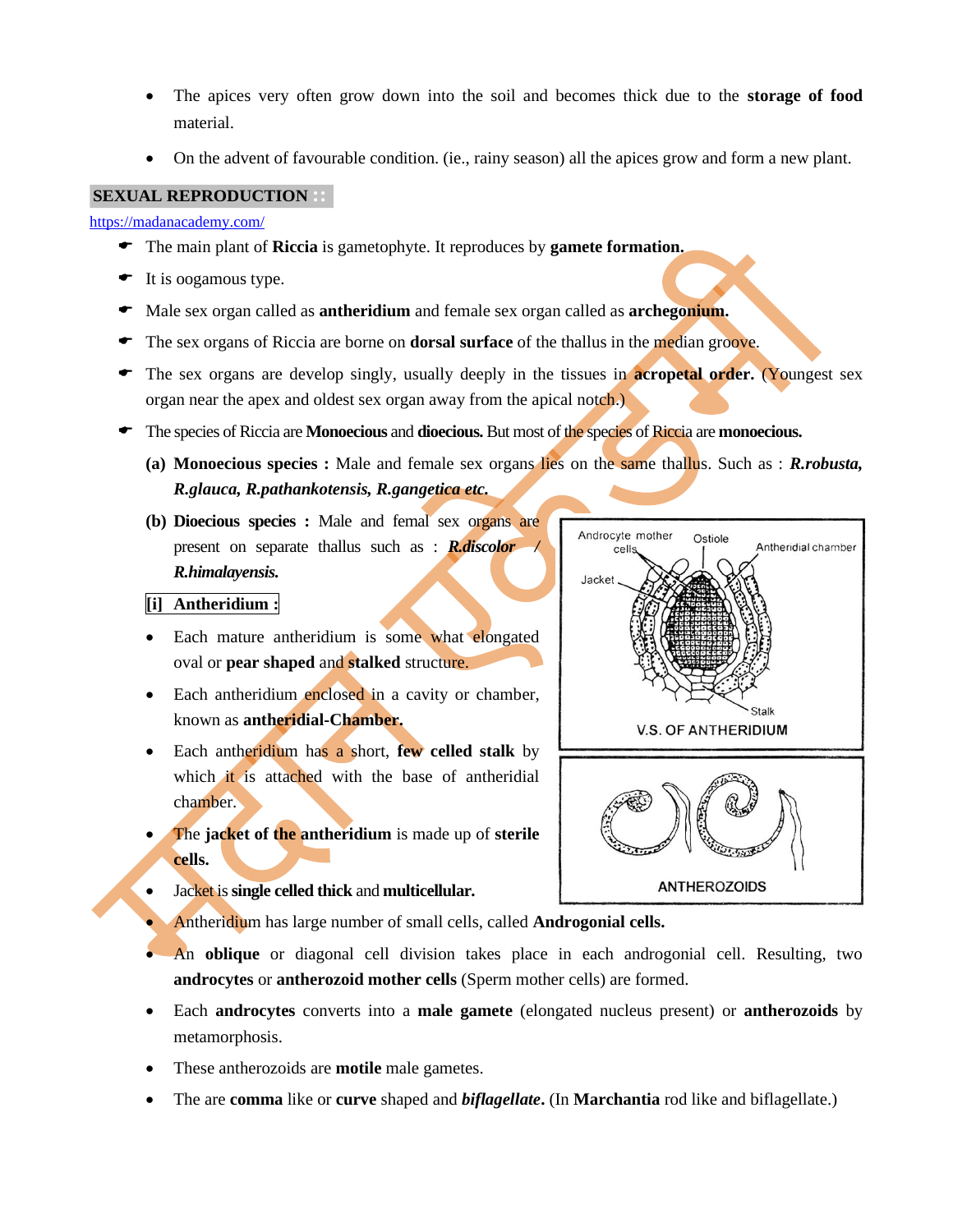**Note :** Most of the species of **Marchantia** are **dioecious** or **heterothallic.**

- At the maturation of antheridium **cell wall of the androcytes** dissolves during metamorphosis and mucilage is formed.
- It is **hygroscopic** in nature.
- The apical cells of **Antheridial Jacket** absorbs water by imbibition from the antheridial chamber Resulting, a pressure increase on the apical region of antheridium and the **Jacket bursts at the apex** then antherozoids come out with mucilage.
- On coming in contact with water, the **antherozoids swim freely** with the help of their flagella.

Dehiscence of antheridium takes place in the presence of high amount of water, is called **Hydrochasy.**

#### **[ii] Archegonium :**

- A mature archegonium is **flask shaped** structure and enclosed in **archegonial chamber.**
- It is attached with the base of archegonial chamber with the stalk.
- The basal swollen portion of archegonium is called **Venter.** The upper narrow tube like portion is termed **neck. (sterile cell)**
- The archegonium has a **single layered jacket.**
- The jacket in the neck region is composed of **six vertical rows** of cells. In each vertical row 6 to 9 **(mainly 6) neck cells** are present.
- Venter region contains **two cells.** A large cell which is termed **egg** or **oosphere** and above the oosphere is a small **venter canal cell.**



- The neck region has **4(mainly) – 6 neck canal cells.** (In **Marchantia** 4-8 N.C.C.)
- The **four** terminal cells of jacket of the neck of archegonium function as **cover-cells.**

#### **FERTILIZATION ::**

<https://madanacademy.com/>

- When archegonium is fully mature, the **neck canal cells** and **venter canal cells** of archegonium **degenerate.**
- Only one cell remains which is called **egg cell.**
- Disintegration of the cells give rise to **mucilaginous substance.**
- Mucilage is **hygroscopic** in nature. It absorbs water, results increase a pressure in archegonium and consequently the **cover cells of archegonium separate from each other** and forming funnel shaped opening and the mucilage oozes out.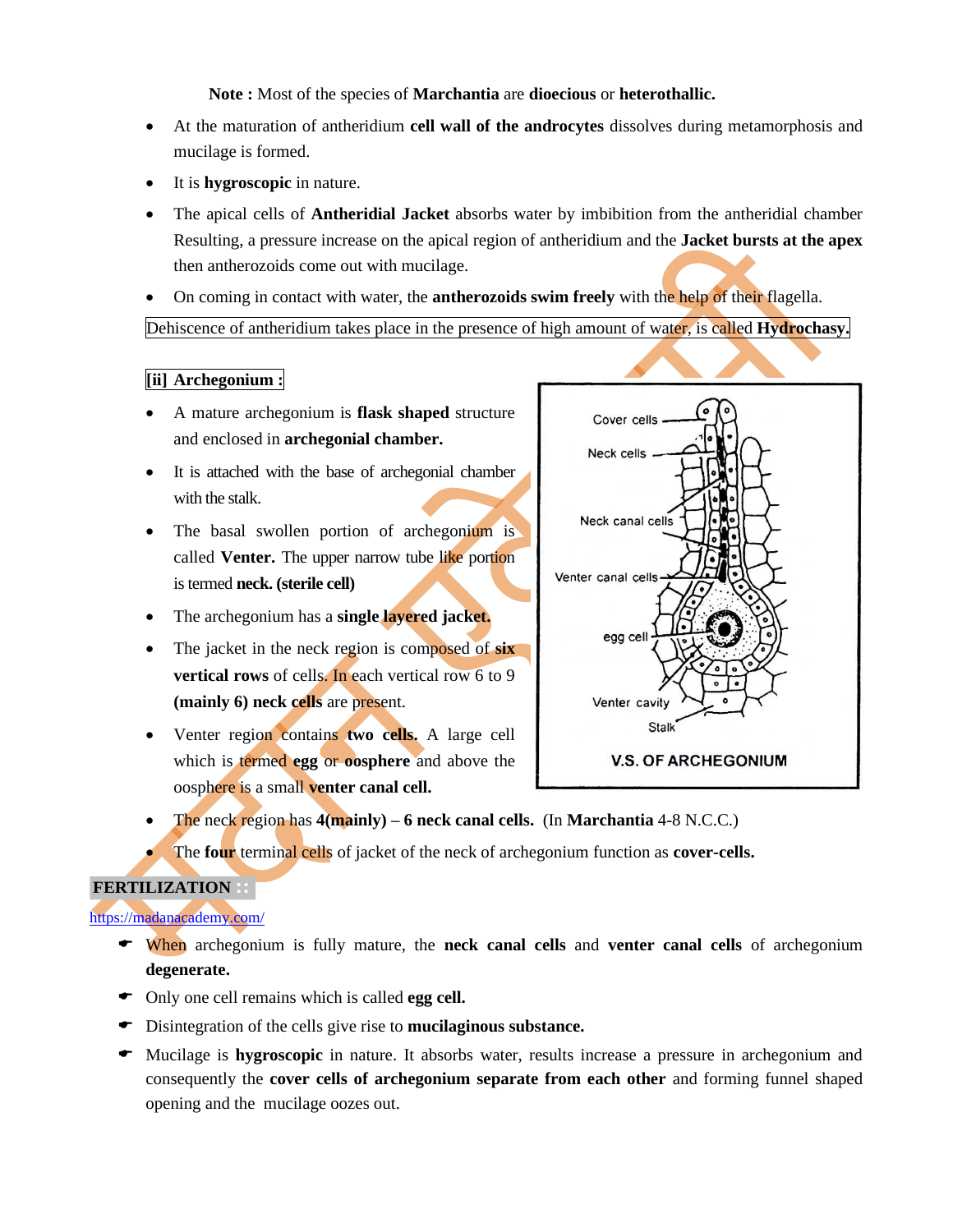- **Inorganic potassium salts** and **soluble protein** are present in mucilage which attracts the **antherozoids**.
- Antherozoid shows **chemotactic** movement.
- Due to this chemotactic response many **antherozoids** enter into the neck of archegonium. But eventually only **one antherozoid** fuses with the **egg cell** and other perish.
- Now fertilized egg cell is called **Zygote** which is **diploid** structure.

#### **DEVELOPMENT OF SPOROPHYTE ::**

<https://madanacademy.com/>

- Development of zygote takes place **only inside archegonium.**
- Zygote is the **first cell of sporophytic generation.**
- The first division is **transverse** in zygote and second one is perpendicular to the first one while the third division is vertical which give rise to **8-celled-embryo [octant].**
- Subsequent division occur in all **possible planes** until a mass of 20-40 cells is formed.
- The superficial cells of this mass now undergo **periclinal division,** resulting in an **outer amphithecium** layer and a **central** mass of cells, the **endothecium.**
- $\text{The cells **amphithecium** divides again and$ again **anticlinically** to form the **wall of sporogonium.** It is **single layered.**
- **Endothecium** acts as a **archesporium.**



- The cells of **endothecium** divides in all planes, resulting, a mass of cells **(sporogenous tissue)** is formed. It has two types of cells.
	- **(i) Sporocytes** or **spore mother** cells and
	- **(ii) Nutritive cells** or **Nurse cells. (Prestructure of elaters)**

**Note :** In **Marchantia** nurse cells are transform into **elaters (2N).** Elaters are hygroscopic in nature and help in dispersal of spores.

The nurse cells provide nutrition to the sporophytes. (In **Riccia**)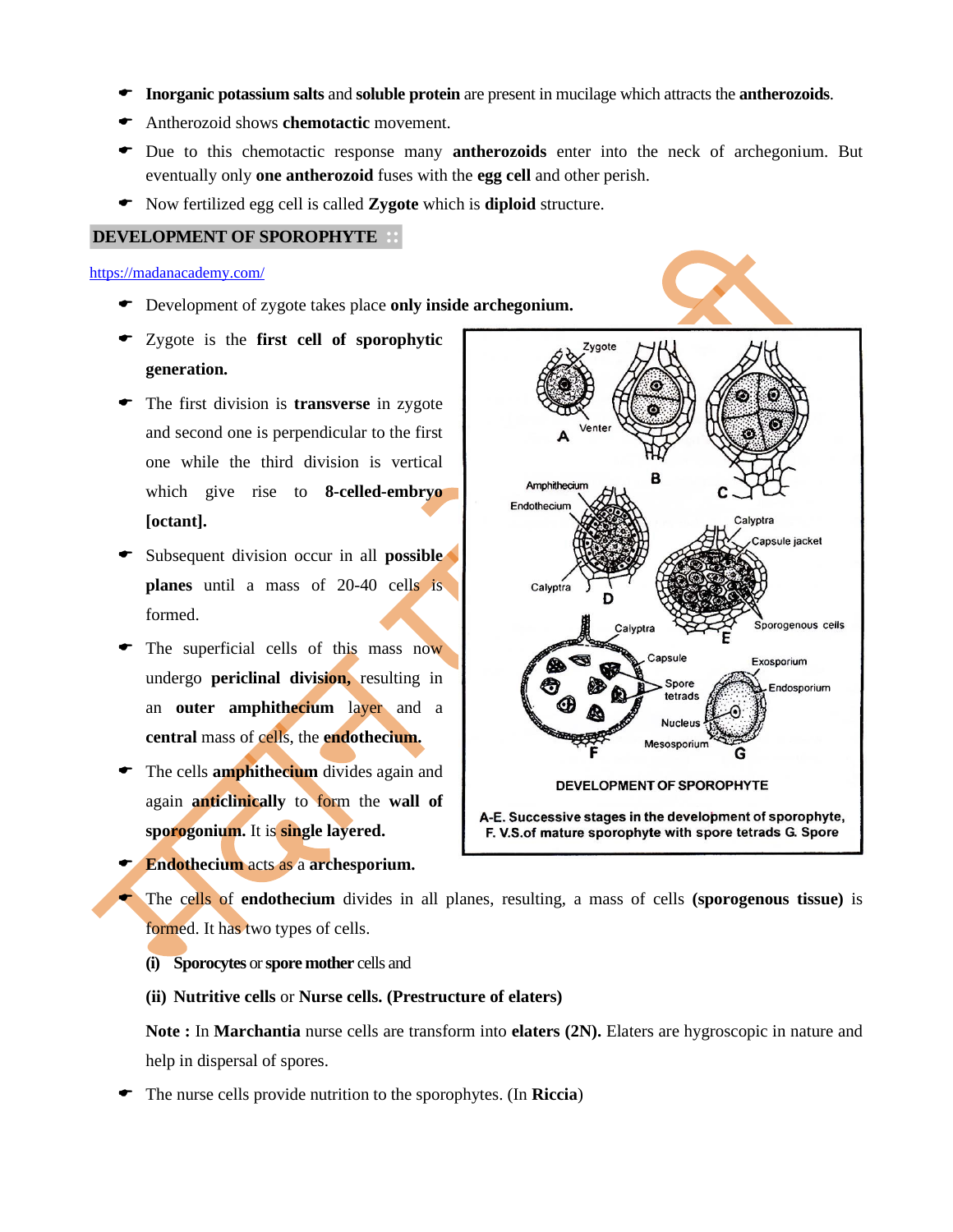- One **periclinal division** takes place in the cells of **venter region** during the development.
- Due to this bilayered covering is formed around the **sporogonium.** It is termed **calyptra.**
- Calyptra is **haploid.** Because, it is formed by venter region of archegonium.
- **The cell wall of sporogonium and sporocytes or spore mother cells are diploid.**
- Now, **meiotic** cell division takes place in spore mother cells, results, **haploid spores** are formed.
- Now wall of sporogonium disintegrates, to provide nutrition to the spores.
- Later inner most layer (wall) of Calyptra also breaks down to provide additional nourishment.
- In mature sporophyte spore **tetrads** lie in a cavity enclosed by a **single layered calyptra.**
- All the structures in capsule are Diploid except spore.
- The sporophyte of Riccia is simplest in **Bryophyta**. It is made up of **only capsule**.
- The sporophyte is **devoid of foot** and **seta.**
- In *Marchantia* sporophyte is differentiated into Foot, Seta and Capsule.

#### **DEHISCENCE OF CAPSULE / DEHISCENCE OF SPORE SAC ::**

- There is no special means of dehiscence of capsule of **Riccia.**
- The liberation of the spores is brought about **by the death and decay of capsule and thallus**.

#### **STRUCTURE OF SPORE ::**

#### <https://madanacademy.com/>

- Spore is the **first cell** of the **gametophytic generation.**
- The spores are arranged in **tetrahedral tetrad.**
- The spores of Riccia are **uninucleate, pyramidal** and **rough.** Their diameter is 0.05 mm to 0.12 mm.
- $\bullet$  The spore wall is tri-layered.
	- **(i) Outer layer or Exospore or Exosporium :** It is **thick** and **spiny.** It is made up of **callose** and **cutin**.
	- **(ii) Middle layer or Mesospore or Mesosporium :** It is thick and solid. It is composed of **Cutin.**

**(iii)Innermost layer of Endospore or Endosporium :** It is **thin** and **elastic.**

It is composed of **pecto-cellulose.** These layer are developed in centripetal order.

• The spores germinate when there is **enough water** in the soil and **new thallus** is formed.

#### **LIFE CYCLE ::**

- **Haplo-diplotic** type alternation of generation is found in **Riccia.**
- **Sporophyte of riccia** completely depend upon **gametophyte for nutrition** and **shelter.**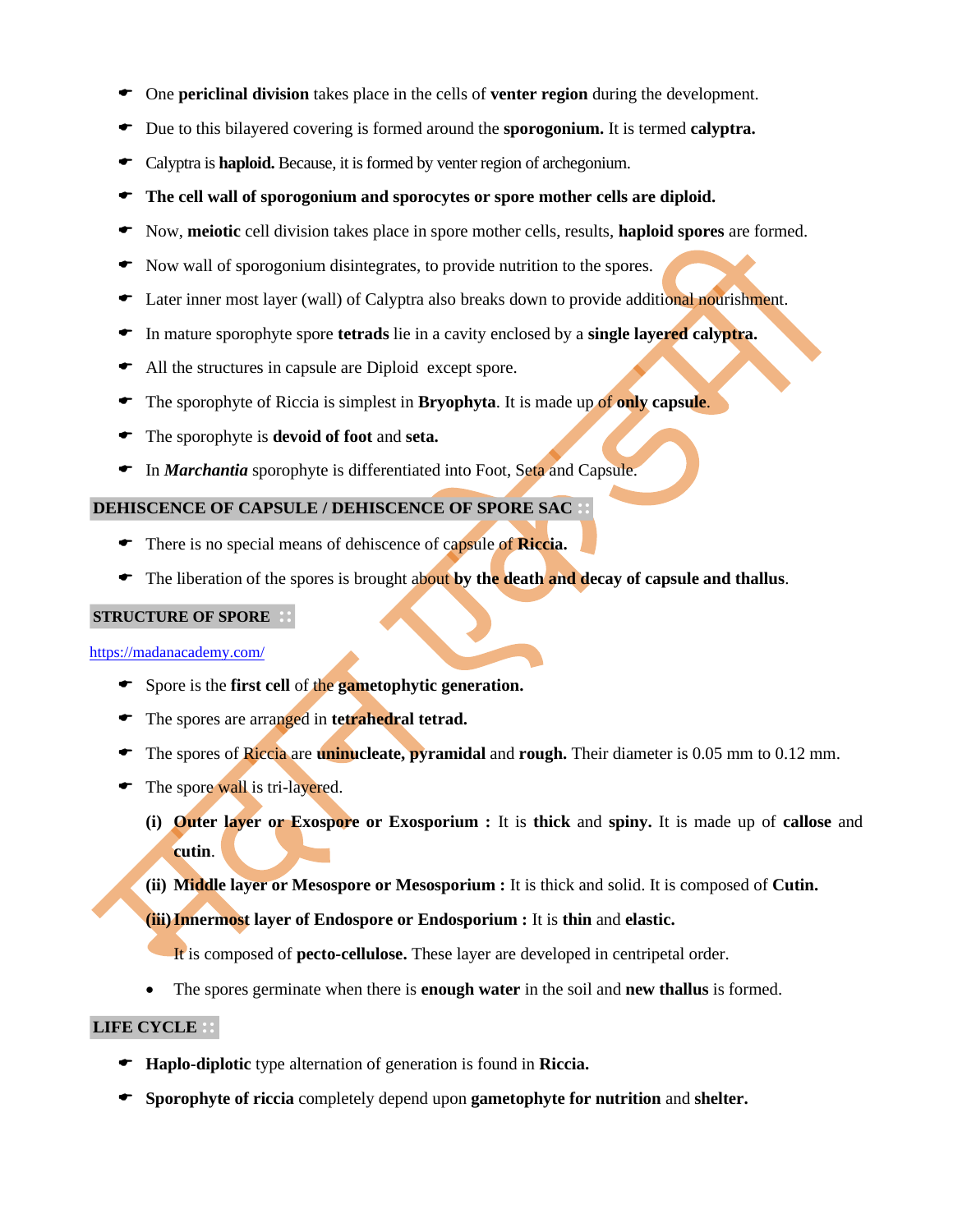**Note :** [In **haplo-diplontic** alternation of generation a **dominant**, **independent**, **photosynthetic**, **thalloid** or erect phase is represented by a **haploid gametophyte** and it alternates with the **short, lived**  multicellular **sporophyte** which is totally (eg., Riccia) or partially dependent (eg., Funaria) on the gametophyte for its **anchorage and nutrition.**]

Haplo-diplontic type of alternation of generation is found Bryophytes.

<https://madanacademy.com/> <https://madanacademy.com/> <https://madanacademy.com/> <https://madanacademy.com/> <https://madanacademy.com/>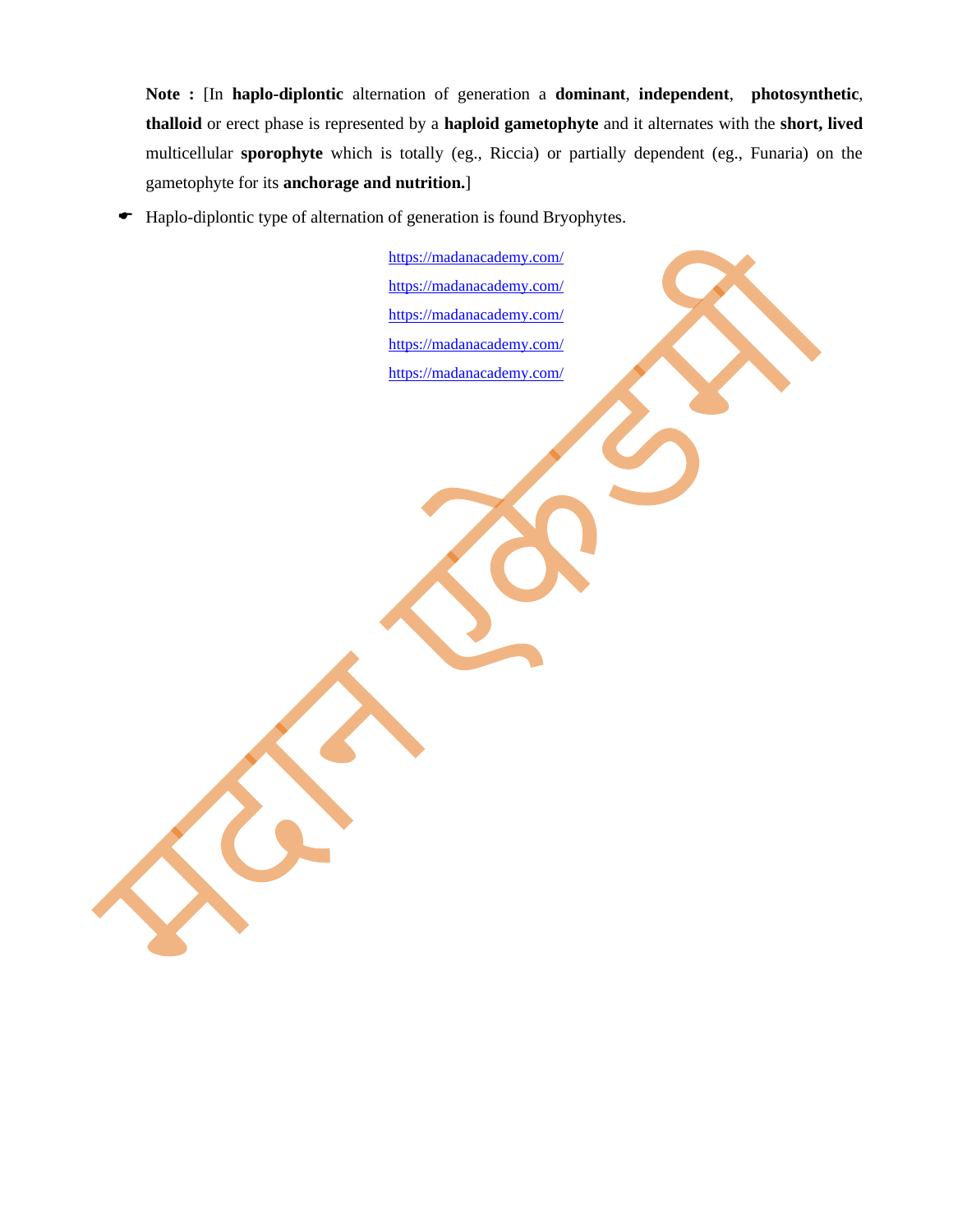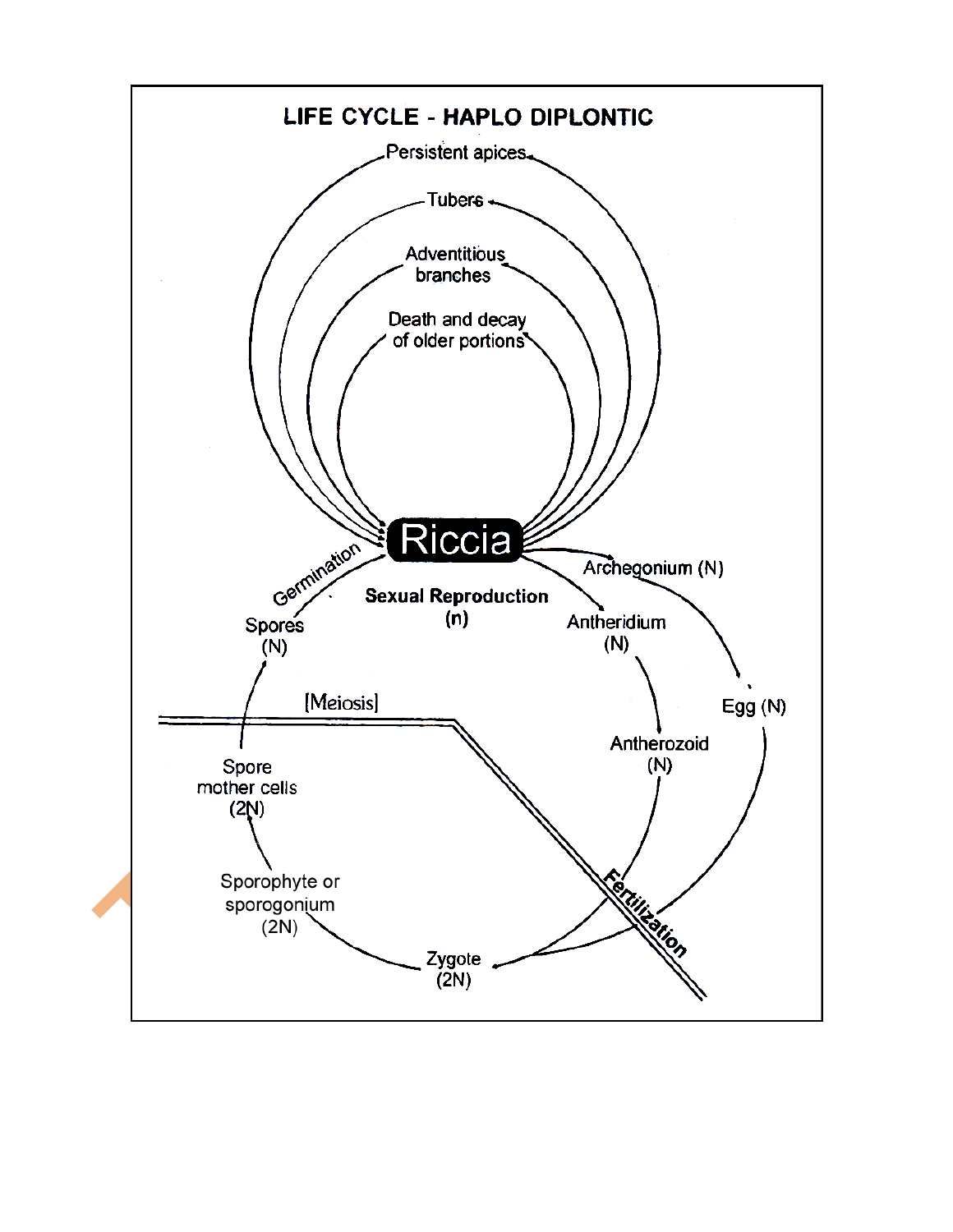## Riccia Exercise

| Q.1              | <i>Riccia</i> is a liverwort due to its-<br>(1) Use in liver disease<br>(2) Liver like colour<br>$(3)$ Shape<br>(4) Cause of liver disease                                                                                                                | Q.8         | Where do air chambers occur in Riccia-<br>(1) Storage region<br>(2) Assimilatory zone<br>$(3)$ Both $(1)$ and $(2)$<br>(4) Below the lower epidermis                                                                                    |                                                                             |  |  |  |
|------------------|-----------------------------------------------------------------------------------------------------------------------------------------------------------------------------------------------------------------------------------------------------------|-------------|-----------------------------------------------------------------------------------------------------------------------------------------------------------------------------------------------------------------------------------------|-----------------------------------------------------------------------------|--|--|--|
| Q <sub>0.2</sub> | How does the dehiscence of sporogonium<br>and dispersal of spores occur in Riccia.<br>(1) By internal pressure of elaters<br>(2) By death and decay of thallus and<br>sporogonium and external pressure on<br>calyptra<br>(3) By peristome teeth and seta | Q.9<br>Q.10 | Rosette habit of <i>Riccia</i> is due to-<br>(1) Dichotomous brancing<br>(2) Sympodial branching<br>(3) Monopodial branching<br>(4) Assymetrical branching<br>How many antherozoids are produced from<br>an Androgonial cell in Riccia- |                                                                             |  |  |  |
| Q.3              | (4) By shrinking of annulus and dehiscence<br>of capsule<br>Scales on margins of <b>Riccia</b> are arranged in -                                                                                                                                          | Q.11        | $(1)$ One<br>$(3)$ Three                                                                                                                                                                                                                | $(2)$ Two<br>$(4)$ Four<br>What type of sexual reproduction occurs in       |  |  |  |
|                  | (1) Basipetal order<br>(2) Acropetal order<br>(4) None of the above<br>(3) Scattered<br>https://madanacademy.com/                                                                                                                                         |             | Riccia-<br>(1) Isogamous<br>(3) Oogamous                                                                                                                                                                                                | (2) Anisogamous<br>(4) Conjugation                                          |  |  |  |
| Q.4              | Which of the following type of scales are<br>found in Riccia-<br>(1) Multicelled and ligulate                                                                                                                                                             | Q.12        | https://madanacademy.com/<br>The gametophytic phase of Riccia ends<br>with-<br>$(1)$ Gamete                                                                                                                                             |                                                                             |  |  |  |
|                  | (2) Multicelled and appendiculate<br>(3) Unicelled and appendiculate<br>(4) Unicelled and ligulate                                                                                                                                                        | Q.13        | $(3)$ Spore<br>Aquatic Riccia are-                                                                                                                                                                                                      | (2) Spore mother cells<br>(4) Oospore                                       |  |  |  |
| Q.5              | In which of the following, sporogonium is<br>having nurse cells-<br>$(1)$ Porella<br>(2) Anthoceros                                                                                                                                                       | Q.14        | (1) Free floating<br>(3) Amphibians                                                                                                                                                                                                     | (2) Submerged<br>(4) Suspended<br>Spores release from sporogonium in Riccia |  |  |  |
| Q.6              | (4) Marchantia<br>(3) Riccia<br>Rhizoids of Riccia are-                                                                                                                                                                                                   |             | take place in-<br>$(1)$ Dry-season<br>(3) High temperature (4) Low temperature                                                                                                                                                          | (2) Wet-season                                                              |  |  |  |
|                  | (1) One type and scattered<br>(2) One type and arranged in rows<br>(3) Two types and scattered<br>(4) Two type and arranged in rows                                                                                                                       | Q.15        | Cells of calyptra and wall of sporogonium<br>in Riccia are respectively-<br>(1) Diploid, Diploid (2) Haploid, Haploid<br>(3) Triploid, Triploid (4) Haploid, Diploid                                                                    |                                                                             |  |  |  |
| Q.7              | Vegetative propagation is most common in -<br>(2) Fern gametopyte<br>(1) Fern sporophyte<br>(3) Riccia gametophyte (4) Riccia sporophyte                                                                                                                  | Q.16        | Sex organ in Riccia develop on-<br>(1) Dorsal surface in acropetal order<br>(2) Dorsal surface in basipetal order<br>(3) Ventral surface in acropetal order                                                                             |                                                                             |  |  |  |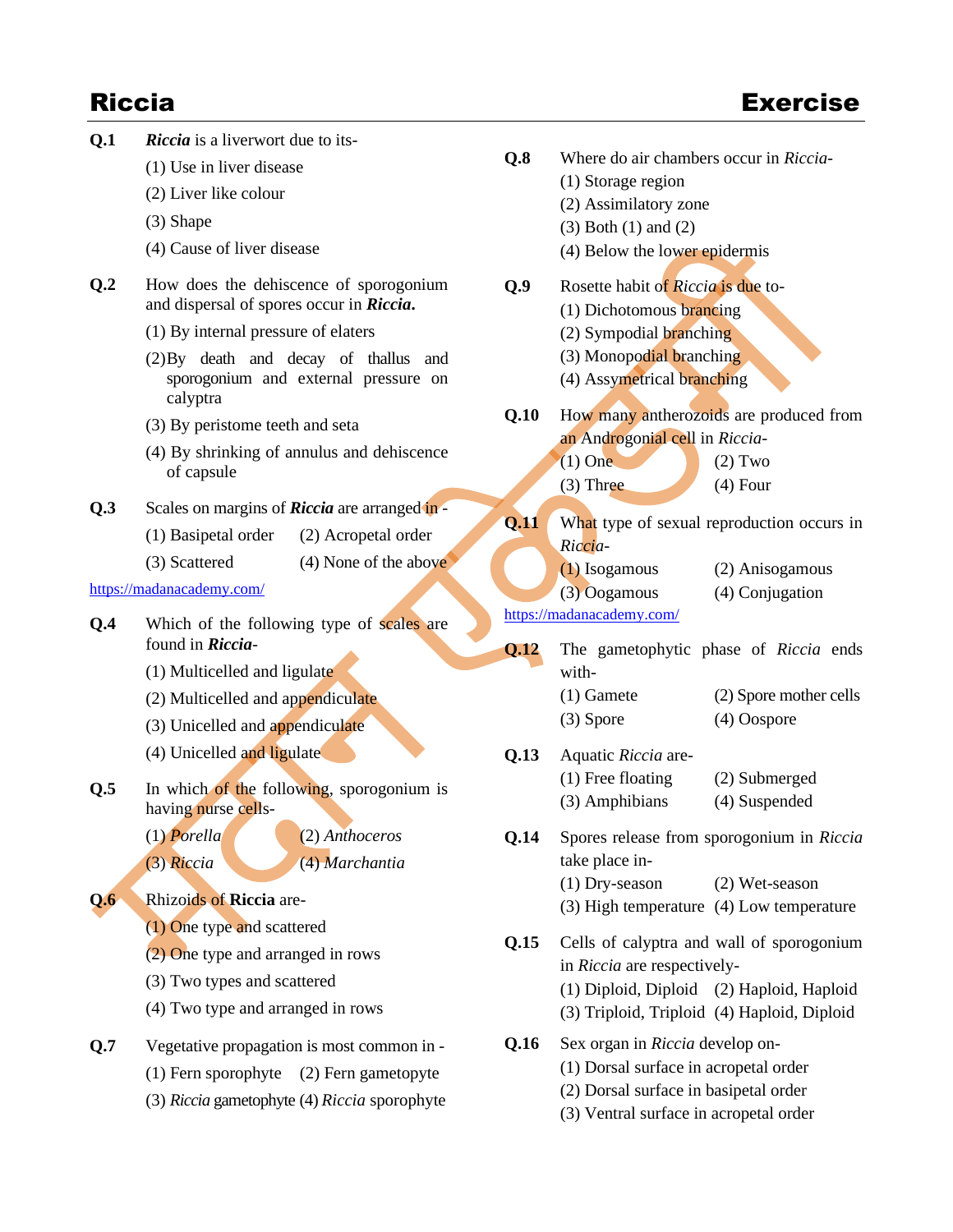- (4) Ventral surface in basipetal order
- **Q.17** Which statement/s is/are true-
	- (1) In *Riccia*, sporophyte is made up of only capsule
	- (2) In *Riccia* thallus rhizoids are present on ventral (adaxial) surface
	- (3) Six to eight cells are present in the axis of archegonium of *Riccia*
	- (4) All of these
- **Q.18** In dry weather, *Riccia* survives in form of- (1) Tubers (2) Peristent apices
	- (3) Spores (4) All the above
- **Q.19** At the time of fertilization, how many cell/cells is/are present in the axis of archegonium of *Riccia-*
	- $(1)$  One  $(2)$  Two
	- $(3)$  Three  $(4)$  Four
- **Q.20** Given diagram related to which plant group: Gemma cup  $\mathcal{Q} \rightarrow$ Sporophyte  $\rightarrow$ Thallus

Rhizoid

 $(1)$  Thallophyta

(3) Bryophyta (4) Gymnosperm

<https://madanacademy.com/>

- **Q.21** During formation of calyptra jacked cells divided by-
	- (1) Periclinal division (2) Anticlinal division

 $(2)$  Pteridophyta

- (3) Both (1) and (2) (4) Diagonal division
- **Q.22** In which of the following groups would you place a plant which produces spores and embryos but lacks seeds and vascular tissues-
	- (1) Bryophytes (2) Pteridophytes (3) Gymnosperms (4) Fungi
- **Q.23** In aquatic *Riccia-* (1) Rhizoids absent
	-
	- (2) Scales poorly developed or absent
	- (3) Air canals more developed
	- (4) All the above
- **Q.24** Which characteristic assign *Riccia* to bryophyte-
	- (1) Depended sporophyte
	- (2) Plant body thallus
- (3) Free gametophyte
- (4) Non vascular
- **Q.25** In the life cycle of *Riccia* from 20 Androgonial cells, how many antherozoids will be formed-
	- $(1) 10$   $(2) 20$
	- $(3)$  40  $(4)$  80
- **Q.26** Which structure protects apical meristem in *Riccia* -
	- (1) Apical notch
	- (2) Scales
	- (3) Primordial leaves
	- (4) Position of sex organ
- **Q.27** Which species of *Riccia* reproduces by Persistent apices-
	- (1) *R.glauca* (2) *R.curtisi*
	- (3) *R.bischoffii* (4) *R.discolor*
- **Q.28** The cell walls of mature spores in Riccia have
	- (1) One layer (2) Two layer
	- (3) Three layer (4) None of these
- **Q.29** If '6' chromosomes are present in each cell of the spore tetrad of *Riccia*. How many chromosomes should be present in the cells of apical cell and calyptra? Respectively-
	- $(1) 6 & 12$   $(2) 6 & 6$ (3)  $12 \& 6$  (4)  $3 \& 6$
- **Q.30** Bryophytes grow in moist and shady environments because-
	- (1) They cannot grow on land
	- (2) They requires water for fertilization
	- (3) They lack vascular tissue
		- (4) They lack roots and stomata
- <https://madanacademy.com/>
- **Q.31** What is the function of the Ventral scales of *Riccia*-
	- (1) Fixation
	- (2) Absorption and protection
	- (3) Protection
	- (4) Perennation and protection
- **Q.32** In *Riccia,* stomata are found on-
	- (1) Dorsal assimilatory region
	- (2) Sporangium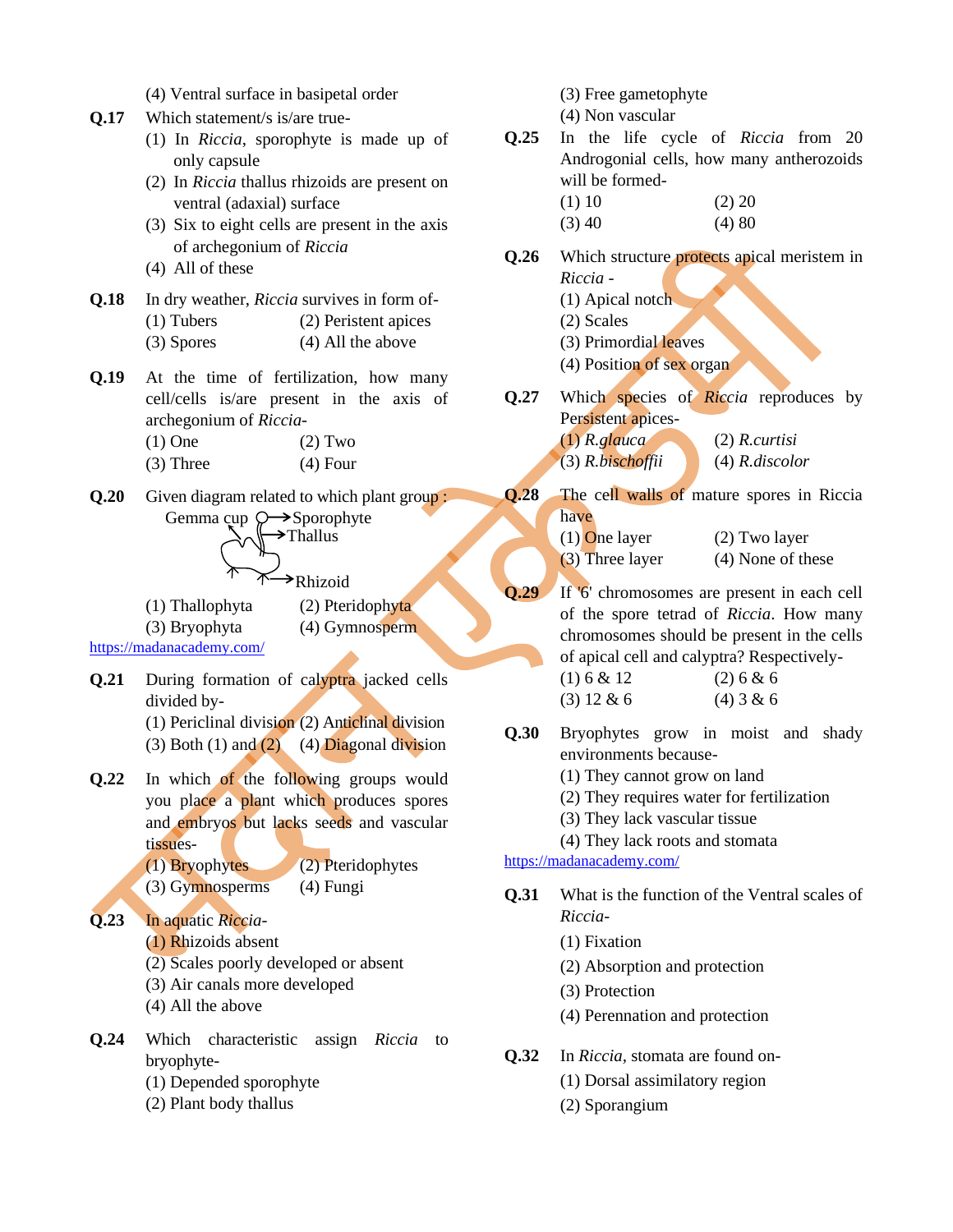- (3) Ventral scales
- (4) No where on *Riccia*

**Q.33 Violet colour** of scales of **Riccia** is due to-

- (1) Presence of anthocyanin pigment in cytoplasm
- (2) Presence of anthocyanin pigment in cell sap
- (3) Presence of anthocyanin pigment in chloroplast
- (4) None of the above

<https://madanacademy.com/>

- **Q.34** In *Riccia,* whats is the first and last stage of gametophytic generation-
	- (1) Gamete and spore
	- (2) Spore and gamete
	- (3) Spore mother cell and zygote
	- (4) Sporocyte and gamete
- **Q.35** The gametangia of *Riccia* are present in
	- (1) Dorsal side
	- (2) Ventral side
	- (3) Dorsal surface in medium groove
	- (4) Any where in the thallus
- **Q.36** In the life cycle of *Riccia,* the stage in which meiosis occurs is-
	- (1) Sporogonium (2) Oospore
	- (3) Spore mother cell (4) Gamete formation
- **Q.37** Given a picture of Bryophyte. The correct ploidy levels of the indicated structure are-



**Q.38** Conducting tissue in *Riccia* is made up of-

- (1) Parenchyma
- (2) Collenchyma
- (3) Xylem and Phloem
- (4) Thick walled cells
- **Q.39** The nature of movement of antherozoids in *Riccia* is-
	- (1) Phototactic (2) Chemotactic
	- (3) Chemotrophic (4) Chemonastic
- **Q.40** The simplest sporophyte among bryophyte is of-
	- (1) *Riccia* (2) *Marchantia*
	- (3) *Anthoceros* (4) Moss
- **Q.41** In *Riccia*, the shape of antheridium is- (1) Pear-shaped (2) Spherical (3) Conical shaped (4) Flask-shaped
- **Q.42** *Riccia* and other bryophytes differ from algae in-
	- (1) Discoidal chloroplast and absence of pyrenoids
	- (2) Jacketed gametangia and sporangia
	- (3) Mitotic development of Oospores into embryo
	- (4) All of these

**Q.43** In *Riccia,* what is first cell of a gametophytic and first cell of a sporophytic generation respectively-

(1) Gamete and spore (2) Spore and Oospore

(3) Oospore and Spore (4) Spore and gamete

<https://madanacademy.com/>

- **Q.44** In *Riccia,* reduction division take place in-
	- (1) Archegonium (2) Antheridium
	- (3) Capsule (4) Rhizoids
- **Q.45** *Riccia* is a bryophyte because-
	- (1) It occurs mostly on land and have motile sperm
	- (2) It has heteromorphic alternation of generation
	- (3) It has multicelled sex organ with a jacket of sterile cells
	- (4) Sporophyte depends upon gametophyte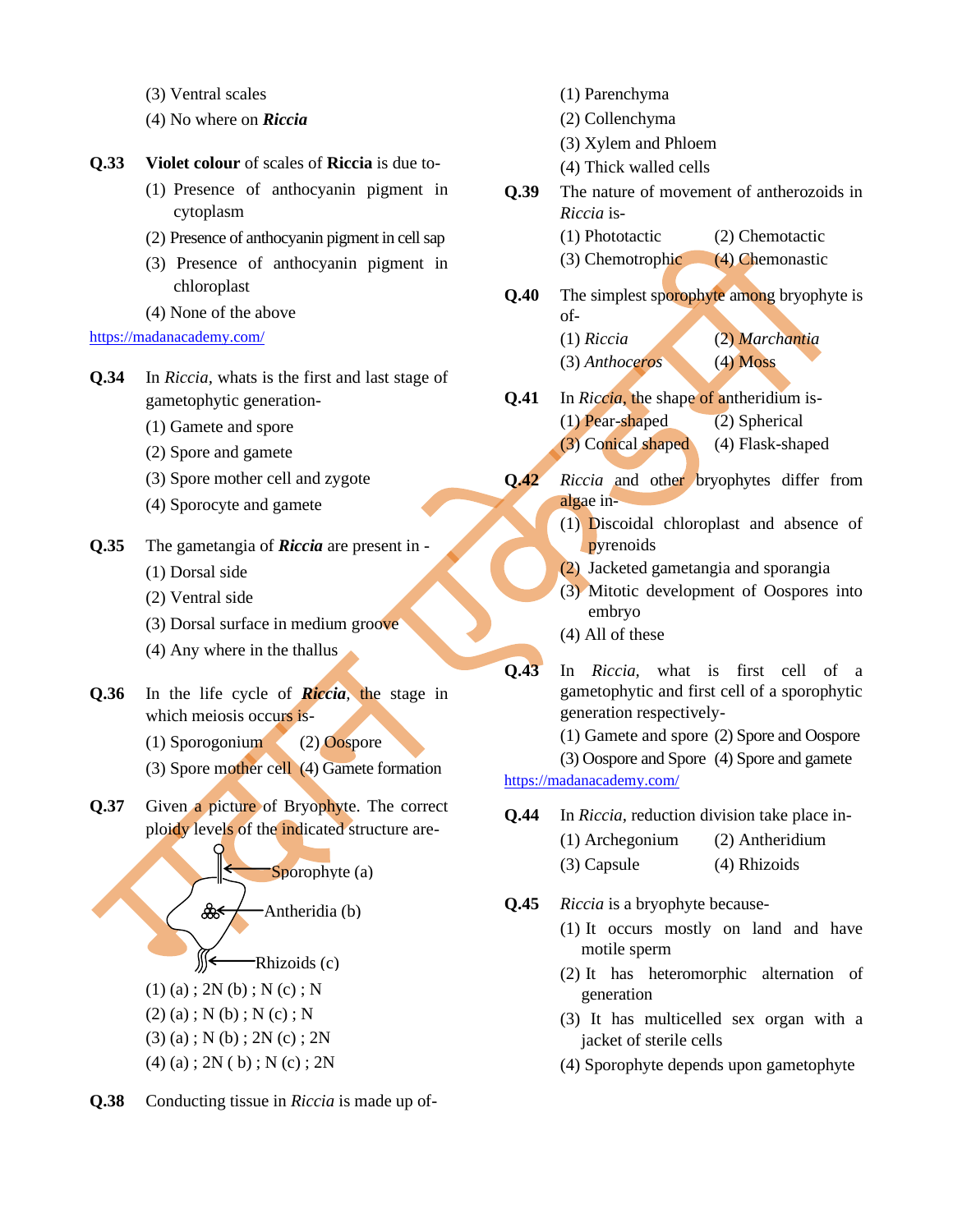

- (1) Their green colour
- (2) Thread like protonema
- (3) Flagellated antherozoids
- (4) Some bryophytes are still aquatic
- **Q.47** What is the most common method of vegetative reproduction of *Riccia-*
	- (1) Fragmentation
	- (2) Formation of adventitious buds
	- (3) Progressive death and decay of older parts of the cells
	- (4) Tuber formation
- **Q.48** The assimilatory tissue of *Riccia* thallus is made up of-
	- (1) Assimilatory filaments
	- (2) Spongy mesophyll
	- (3) Palisade tissue
	- (4) Both (2) and (3)
- <https://madanacademy.com/>
- **Q.49** Exchange of gases into assimilatory region occurs via-
	- (1) Stomata (2) Air pores
	- (3) Lenticels  $(4)$  All of these
- **Q.50** Which structures causes apical growth in *Riccia*?
	- (1) Promeristem
	- (2) Procambium
	- (3) Transverse row of apical cell
	- (4) All of these
- **Q.51** The neck canal of *Riccia* archegonium is filled up with*-*  $(1)$  2-cells  $(2)$  4-6 cells
	- (3) 6-12 cells (4) 24 cells
- **Q.52** Sporophyte of *Riccia* possess-
	- (1) Foot and Seta
	- (2) Foot and capsule
	- (3) Foot, Seta and Capsule
- (4) Capsule only
- **Q.53** The sporophyte is completely dependent on gametophyte in-
	- (1) *Riccia* (2) *Pteris* (3) *Cycas* (4) *Pinus*
- **Q.54** Calyptra is a structure-
	- (1) Formed of the venter of archegonium
	- (2) Formed at the base of antheridium
	- (3) Formed in the center of the capsule
	- (4) Formed at the base of leaves
- **Q.55** The rhizoids of *Riccia* are-
	- (1) Unicellular and coloured
	- (2) Unicellular and colourless
	- (3) Multicellular and Green
	- (4) Multicellular and Brown
- **Q.56** The shape of apical cell in *Riccia* is-
	- (1) Pyramidal (2) Tetrahedral
	- (3) Sclerenchyma (4) All of these
- **Q.57** Storage region in *Riccia* is made up of-
	- (1) Collenchyma (2) Parenchyma
	- (3) Sclerenchyma (4) All of these
- **Q.58** The spores from *Riccia* capsule are released-
	- (1) Through stomium and annulus
	- (2) Through transverse slit
	- (3) Through vertical slit
	- (4) On decay of thallus
- **Q.59** The jacket of antheridium in *Riccia* is made up of -
	- (1) One layer of three cells
	- (2) One layer of many cells
	- (3) Two layer of many cells
	- (4) Many layer of many cells
- **Q.60** Shape of chloroplast in assimilatory zone of *Riccia* is-
	- (1) Girdle shaped (2) Spiral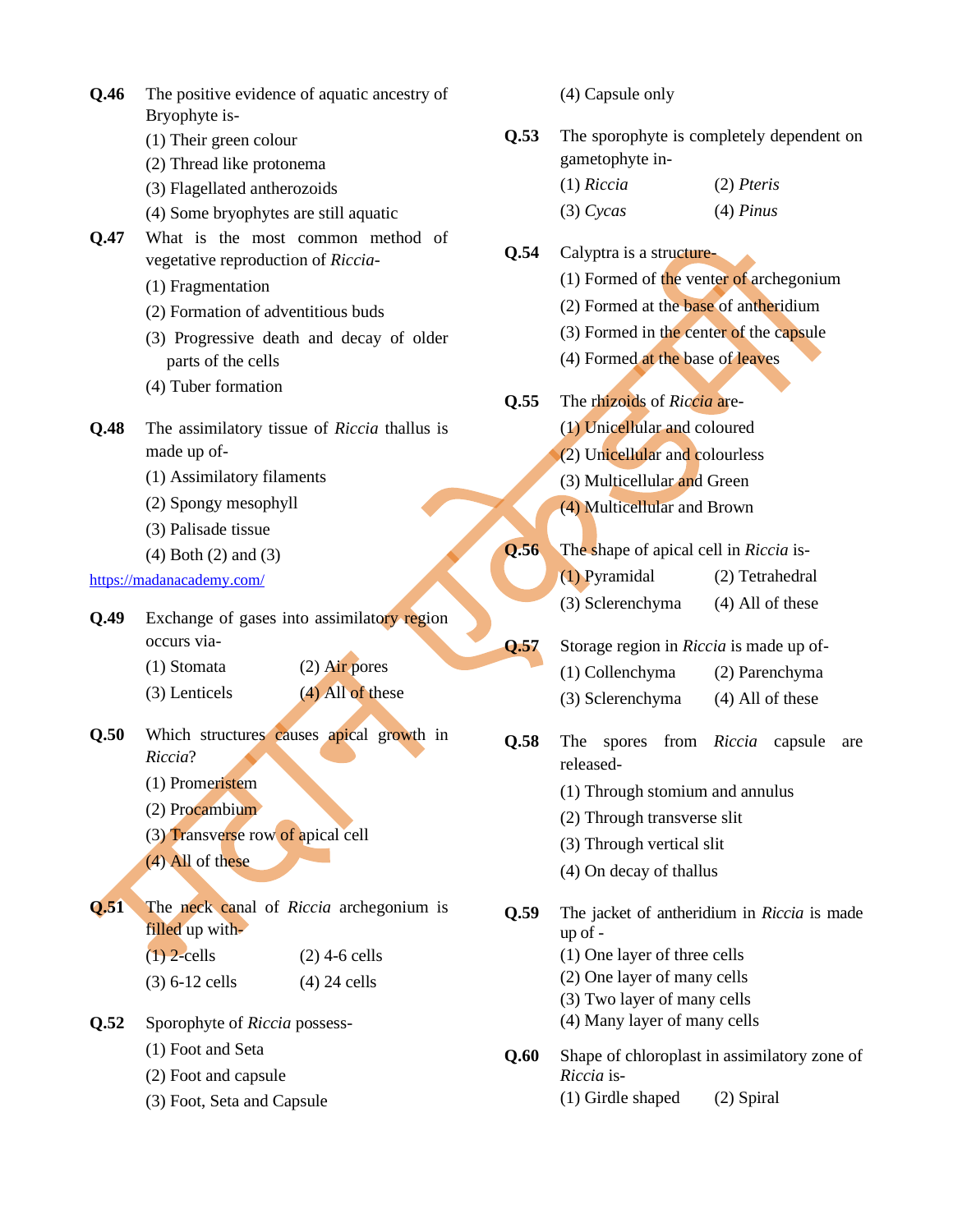(3) Discoidal (4) Cake like

**Q.61** Photosynthetic filaments occur in-

**[RPMT 2000]**

| $(1)$ Nostoc    | (2) Chlamydomonas |
|-----------------|-------------------|
| (3) Phytopthora | (4) Riccia        |

- **Q.62** Which type of rhizoids are presents in *Riccia* **[RPMT 2002]**
	- (1) Unicellular and smooth
	- (2) Multicellular and smooth
	- (3) Unicellular, smooth and tuberculated
	- (4) Multicellular smooth and tuberculated

#### **Q.63** *Antherozoids* of *Riccia* are - **[RPMT 2003]**

- (1) Long, curved and multifilagellate
- (2) Small and non-filagellate
- (3)Small, curved (comma shaped) and biflagellate
- (4) Rod shaped and biflagellate

**Q.64** Sporophyte of *Riccia* is- **[RPMT 2005]** (1) Saprophyte (2) Partial parasite (3) Complete parasite (4) None of these

**Q.65** A student came from U.P. to Rajasthan to study on *Riccia discolor* a species of *Riccia* found in dry habitat. When dry season becomes start he observed, a mass of multicellular structure is formed, due to fast division of apical cell of the apex of every branch, in which food materials stored and develop a thick protective layer around it after degeneration of marginal cell. This perennating body called as-

(1) Rhizoids (2) Tuber

#### (3) Rhizome (4) Persistent apices

- **Q.66** An order of development of structures successively towards the apex, the oldest at the base and youngest nearest the apex called as-
	- (1) Acropetal (2) Basipetal
	- (3) Both (1) and  $(2)$  (4) None of these
- **Q.67** An order of development of organs in which the youngest structures are at the base and the oldest at the apex, called as-
	- (1) Acropetal (2) Basipetal
	- (3) Both (1) and (2)  $-$  (4) None of these

<https://madanacademy.com/> <https://madanacademy.com/> <https://madanacademy.com/>